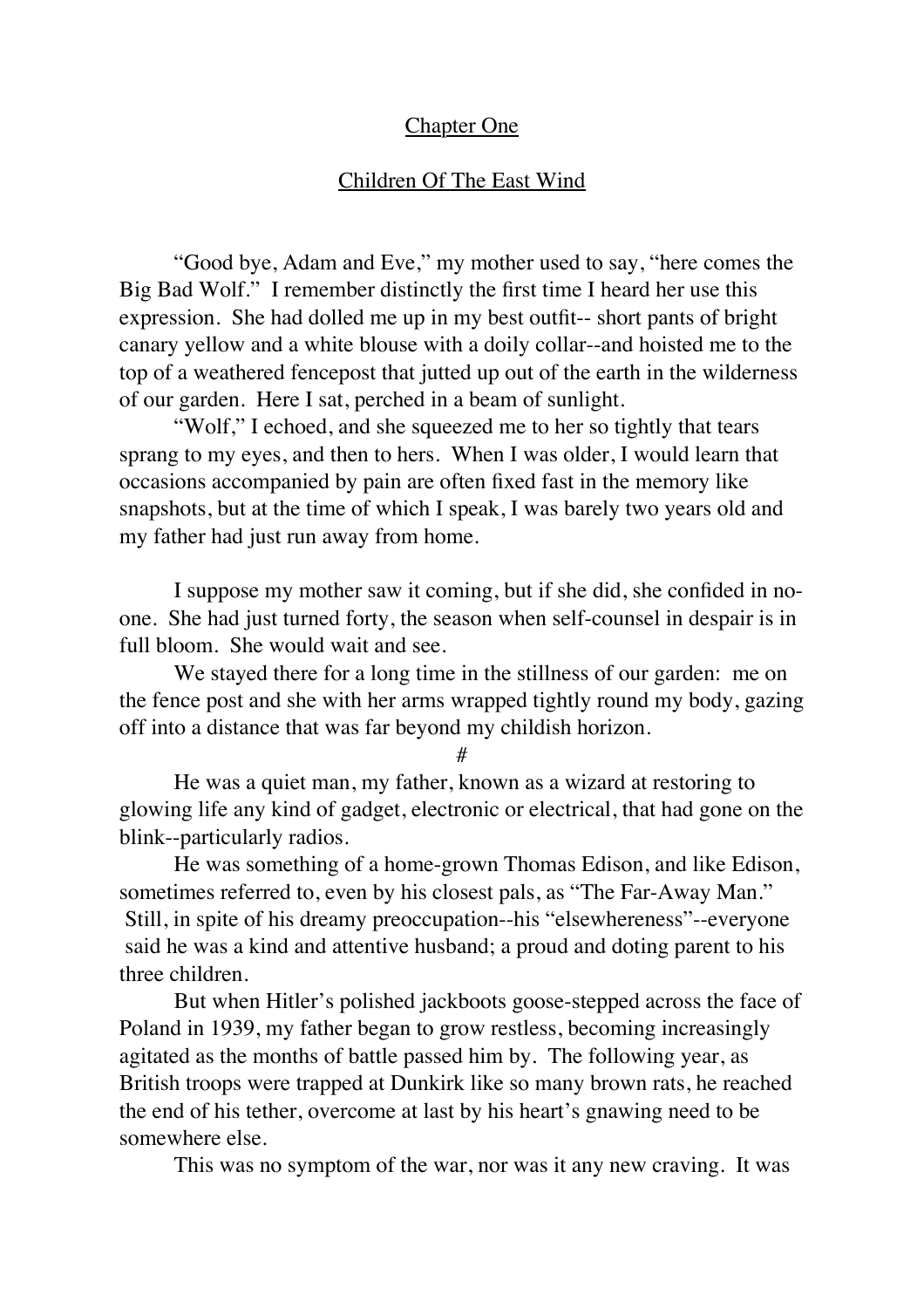an emptiness that had troubled him and grieved his parents throughout his haunted youth: an itch that they thought had been overcome and put to rest by marriage. But it had not. Like a fire in the coal bunker of an ocean liner, it had smouldered away far below the water line, unsuspected by the happy passengers sunning themselves on the decks above.

And so it happened that one day, my father opened the screen door, walked into the kitchen, pulled out a chair, sat down at the table, burst into tears, and confessed to my mother that he had joined up and was leaving in two days.

The Royal Canadian Air Force, he said, was in desperate need of radio men. There was a war on, he said, and before anyone else could realize what he was about to do, before anyone could stop him, he was gone. His departure was its own reply to any possible objection. My sisters, both older than I--one by ten years and the other by eight--knew far better than I the reasons for his going. From time to time I caught them looking at me as if in some way I had been the cause of his leaving them; as if I had somehow conspired with him to devastate their lives.

For a while our house was filled with awkward silences, and one of my earliest memories is of sitting on the floor listening to the ticking of the kitchen clock.

With his basic training complete, my father was posted three thousand miles away to a short-wave transmitting station on the West Coast: a station from which, with his high-powered, high-frequency communications equipment, he guided flying boats on their relentless round-the-clock hunt for enemy submarines in the Pacific Ocean. But his communications with the family he had left back East soon faded to little more than an occasional whisper, then to static, and then, finally, to utter silence.

My mother continued to write him faithful letters, always tucking in little private notes from my sisters, but he did not reply.

Now my mother began to despair. Other than the small compulsory portion of my father's pay that was mailed to her by the Air Force, she had no income. She had not worked for a salary since giving up her position with the telephone company to marry my father. But with the war on, there were no jobs left in our town---no jobs suitable for a woman: particularly a woman of forty with three children. In the years she had been bearing and raising her family, so much of the larger world had passed her by. Now, her options seemed pitifully few.

#

We lived, in those days, in a rented four-square clapboard house (two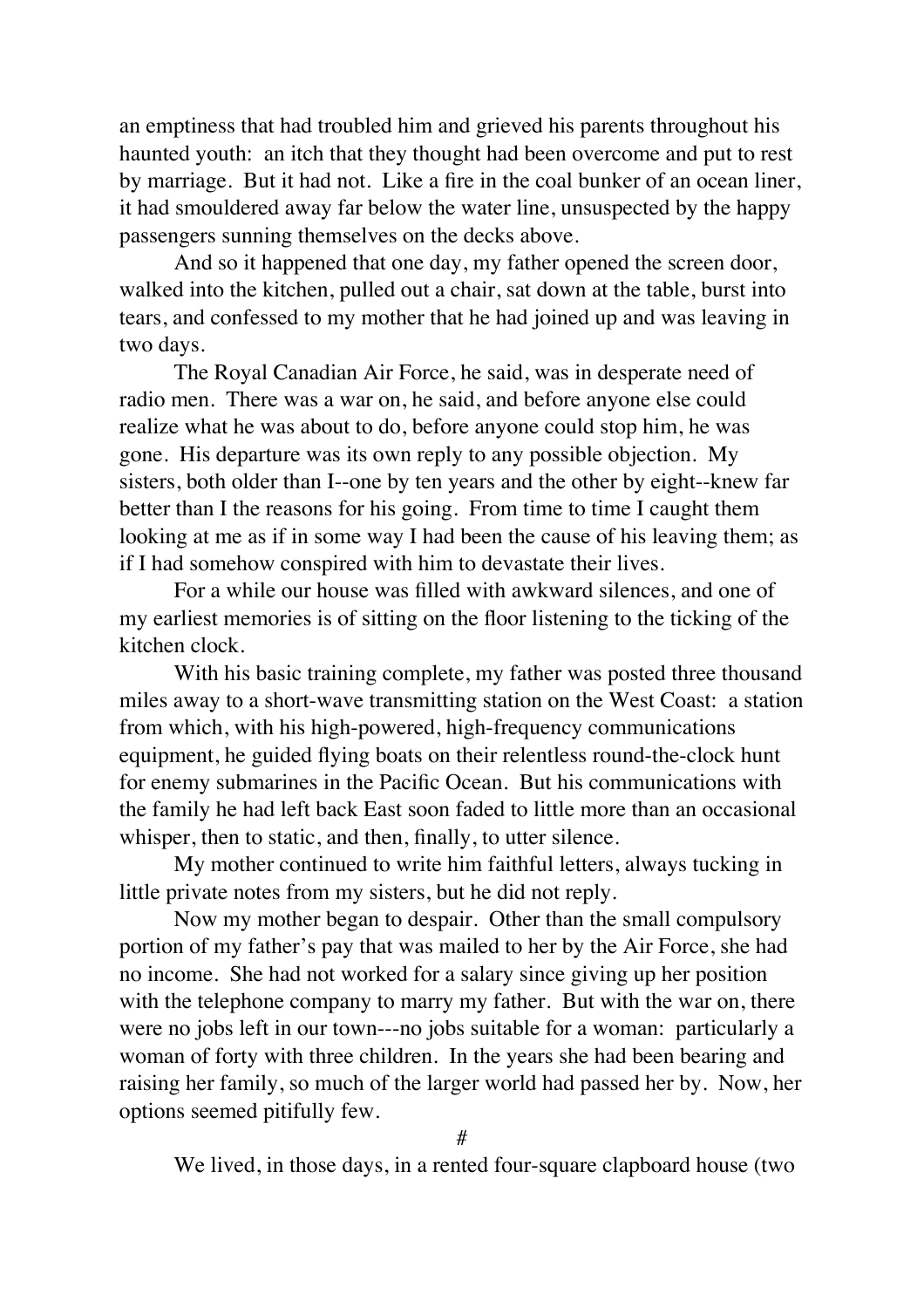up two down) on a quiet, tree-lined residential street in a small Southern Ontario town. Our garden, backed by a jungle of chokecherry bushes, was curtained off from the front lawn by a row of towering Lombardy poplars, whose restless leaves not only foretold the weather but indicated the season as perfectly as any brass weather gauge. In autumn, their summer foliage of salamander green turned overnight to blazing gold, as if, in the hours of darkness, a master gilder had lovingly burnished each leaf by hand. Beneath these whispering poplars dwelt Jeremiah, my pet turtle whom I had found sculling heavily through the long dew-soaked grass of our lawn one summer morning. Named for the prophet, (because of the "seething pot" his galvanized wash-tub became on hot August afternoons) he had in

the middle of his square tin home a large stone for an island, and a floating board upon which he could clamber to bask in the sun. Occasionally he would contrive to wedge the board tightly between the rock and the sheer side of the tub, then, with a steady platform, claw himself up and teeter on the lip. Sometimes he splashed backwards into the water, and other times he would fall out onto the grass, where he would immediately set off like a wind-up toy tank--but always towards the North--to wherever he had been going the day I found him.

Often I would overtake him in the chokecherry bushes at the back of the garden, plodding doggedly on towards whatever it was that was calling him, and he would let out through his sharp beak a peevish, world-weary hiss as I lifted him warily by his scalloped carapace and restored him to his washtub kingdom.

After my father had gone, my mother gave up to my sisters the big, sunny south bedroom, and moved her few personal possessions into a small shadowed chamber on the north side of the house whose single windowpane peered out from under the sagging eyebrow of a rickety flight of outside wooden stairs. This window overlooked the garden, so that the hinged three-paned mirror of her dressing table formed a perfect triptych of reflected choke-cherries. Here, on the floor of her bedroom, I would play on rainy days, grating my toy cars and trucks endlessly back and forth across the patterned linoleum: beneath her dresser, the fire hall; under her bed the police station and the hoosegow, and in her clothes-closet, the service station and garage. Free air.

And it was here I had discovered not long before, at the back of this closet, beneath the imaginary burnt-orange gas pumps and the red indiarubber air hose, a loose plank: a plank which I could slide back and lift out, allowing me to peer down into a dim, dusty other-world beneath the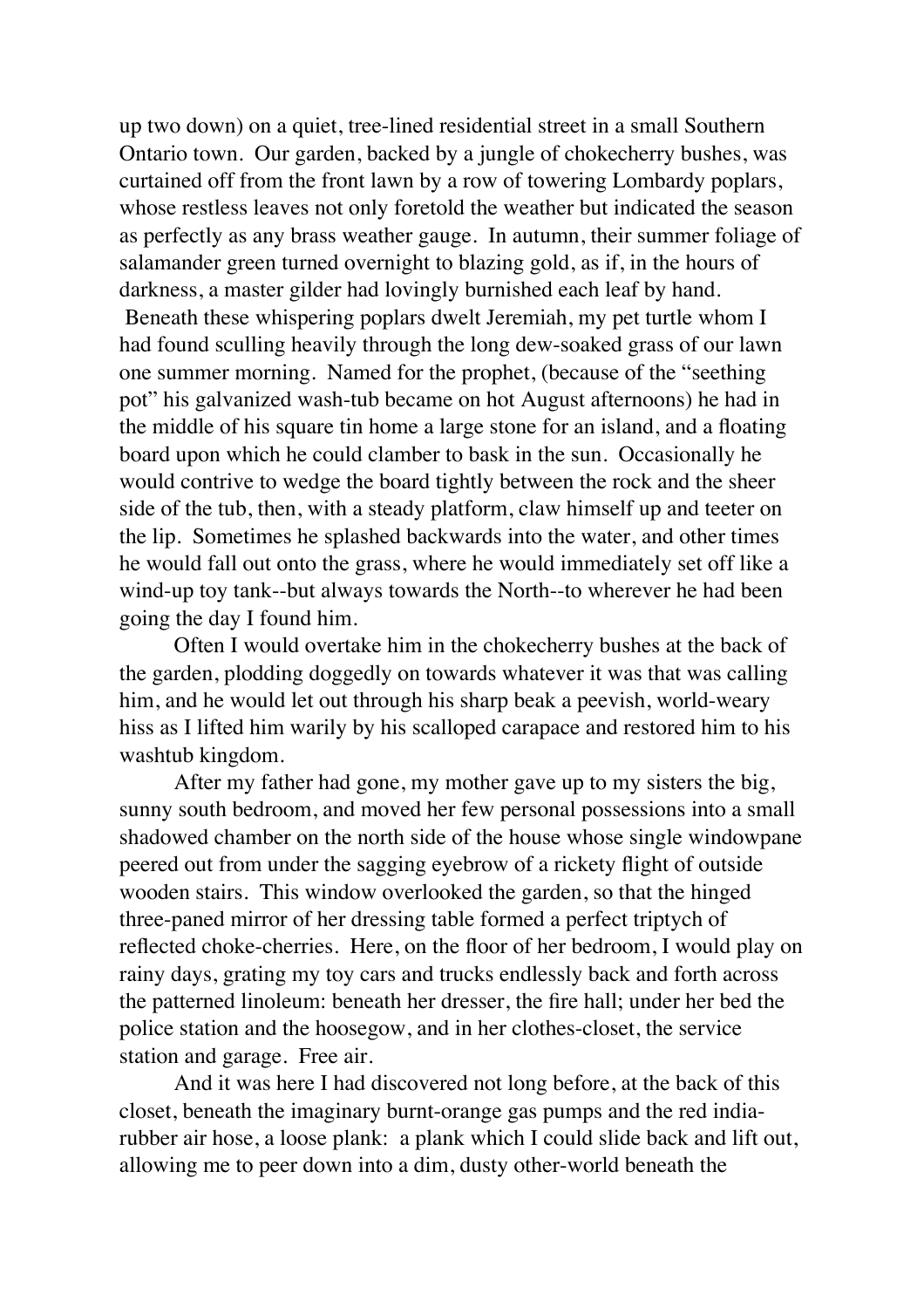floorboards. I knew without a doubt that there were other beings down below--other living things--for I had glimpsed them sometimes, from the corner of my eye, scurrying down a hole or vanishing into a crack when they thought I wasn't looking: fat furry creatures with pink paws, whose busy black eyes peered up at me boldly through the green glass goggles of their Buck Rogers helmets. And it was there, in that underfloor world of wood-shavings and ancient sawdust, tucked as far back between the joists as it could possibly go, that I found the Shoebox-Bible.

I was lying flat on my stomach with my chin pressed hard against the exposed joists, my right arm stretched to the shuddering point, when my fingertips brushed against something that wasn't part of the house. My arm jerked back in shock. Could it be pirate treasure? A money-box perhaps? hidden, lost and forgotten by a long-dead miser? My curious fingers went questing once again.

Hooking the edges of the object with my fingernails, I finally managed to fish it up from the depths: up into the grey, watery light of my mother's bedroom.

It was an ordinary large, square shoe-box--one that might originally have contained galoshes. On one end was a label printed in blue script: *Clarke's Shoe Shop - For Finer Footwear, King Street, Phone 536W*.

Fearing that some live creature--one of those goggled things, perhaps--might fly out at my face, I lifted the lid slowly--gingerly--my heart clattering like the hooves of *The Highwayman*'s horse on the cobbles. But I was sadly disappointed. There was nothing in the box but a nest of jumbled paper: scraps of coloured Christmas wrap, lids and bottoms of pulpy white cardboard pie boxes from the bakery, used envelopes turned inside out, handbills, paper napkins, labels from Campbell's Soup cans--anything with one blank side or space enough upon which to write, and every one of them covered with what I immediately recognized as my mother's spidery, oldfashioned handwriting.

Some of these sheets were torn from a cheap household note-pad: soft blank luxuries of pink, yellow, green and blue pastel to be densely covered on both sides with her looping hand; the ink from her old Parker pen bleeding out here and there into the absorbent paper like black, broken blood vessels.

On the back of a postcard-sized 1942 calendar from the nearby Supertest service station--its front a colourful painting of a woodland stream, in whose cool depths a pipe-smoking sportsman in hip waders, under the watchful eye of an amiable Irish setter, nets an iridescent beauty